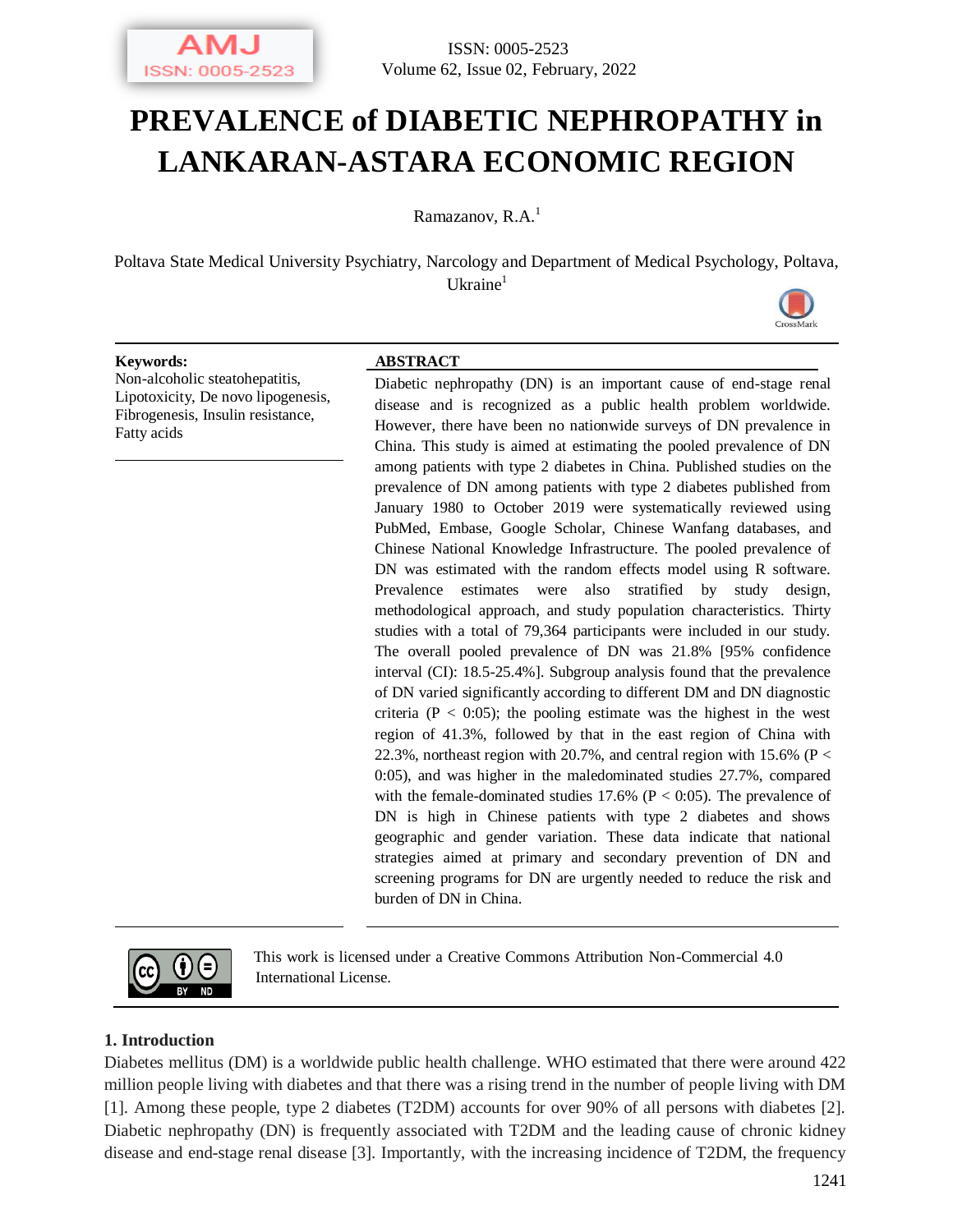of DN has also increased [4]. Examining the prevalence and influencing factors of DN in patients with T2DM is, therefore, an important first step in understanding the disease burden and developing additional research priorities as well. In China, with the rapid economic growth and urbanization, lifestyle changed significantly. At the same time, the prevalence of T2DM has been increasing dramatically. IDF Diabetes Atlas estimated that in 2017, the prevalence of diabetes was 10.9%, and it estimated that there were 114 million people living with diabetes and 61 million people with undiagnosed diabetes [5]. Besides, the national survey in China also showed that a large proportion of diabetes was undiagnosed and that patients with newly diagnosed diabetes accounted for 60% of the total diabetic population [6]. Consequently, it is striking that DN among those with T2DM has become one of the most important public health crises in China, and there is an urgent need to assess the epidemiological characteristics and risk factors of DN in T2DM in China to implement effective interventions. Although the DN epidemic in China is striking [5], the prevalence and risk factors of DN among Chinese patients with T2DM have not been systematically studied nationwide, and the variation of DN prevalence in T2DM in China also has not yet been reported, which limits the ability to realize its severity and characteristics. Therefore, we conducted a meta-analysis of studies on DN to determine the national prevalence of DN and its variation in patients with T2DM in China.

# **2. Materials and Methods**

# *2.1 Literature Search*

This meta-analysis was conducted according to the PRISMA guideline. The PubMed, Embase, Google Scholar, Chinese Wanfang databases, and Chinese National Knowledge Infrastructure (CNKI) were searched. We used the following search terms: ("nephropathy" OR "kidney diseases") AND ("diabetes mellitus" OR "diabetes" OR "mellitus") AND ("epidemiology" OR "prevalence"). We searched for studies published from January 1980 to October 2019 to identify relevant articles. The literature was limited to those published in Chinese and English as both reviewers are fluent in these languages.

# *2.2 Study Selection and Data Extraction*

Diabetes is a disease that blood glucose levels rise higher than normal and for extended periods. T2DM is the most common form of diabetes [7]. DN is a syndrome characterized by the presence of pathological levels of urinary albumin excretion, diabetic glomerular lesions, and loss of glomerular filtration rate (GFR) in diabetics [8]. In this meta-analysis, the definition and diagnostic criteria of this study were all taken from the included articles. We used the following inclusion and exclusion criteria. Studies were included in our meta-analysis if (1) included Chinese participants and (2) reported quantitative data regarding DN prevalence. Studies were excluded if (1) duplicated reports; (2) included patients with type 1 diabetes or other special populations, such as pregnant women; and (3) were studies that were qualitative or postintervention or included special professional people, such as doctors. When additional data were needed, we attempted to contact the authors to obtain relevant data. Two investigators (KY and XXZ) independently reviewed the search results and selected articles to determine eligibility and to extract study data. Disagreements of data extraction among two reviewers were reconciled by discussion. Standardized Excel spreadsheet abstraction forms were designed to capture all relevant information required for analyses, including first author, date of publication, diagnosis standard for DN, diagnosis standard for DM, study location, population source, urban/rural, age of subjects, BMI, sex, duration of DM (years), systolic pressure, diastolic pressure, number of patients with DM and DN, and quality score.

# *2.3 Quality Assessment*

Methodological quality assessments were conducted using the Strengthening the Reporting of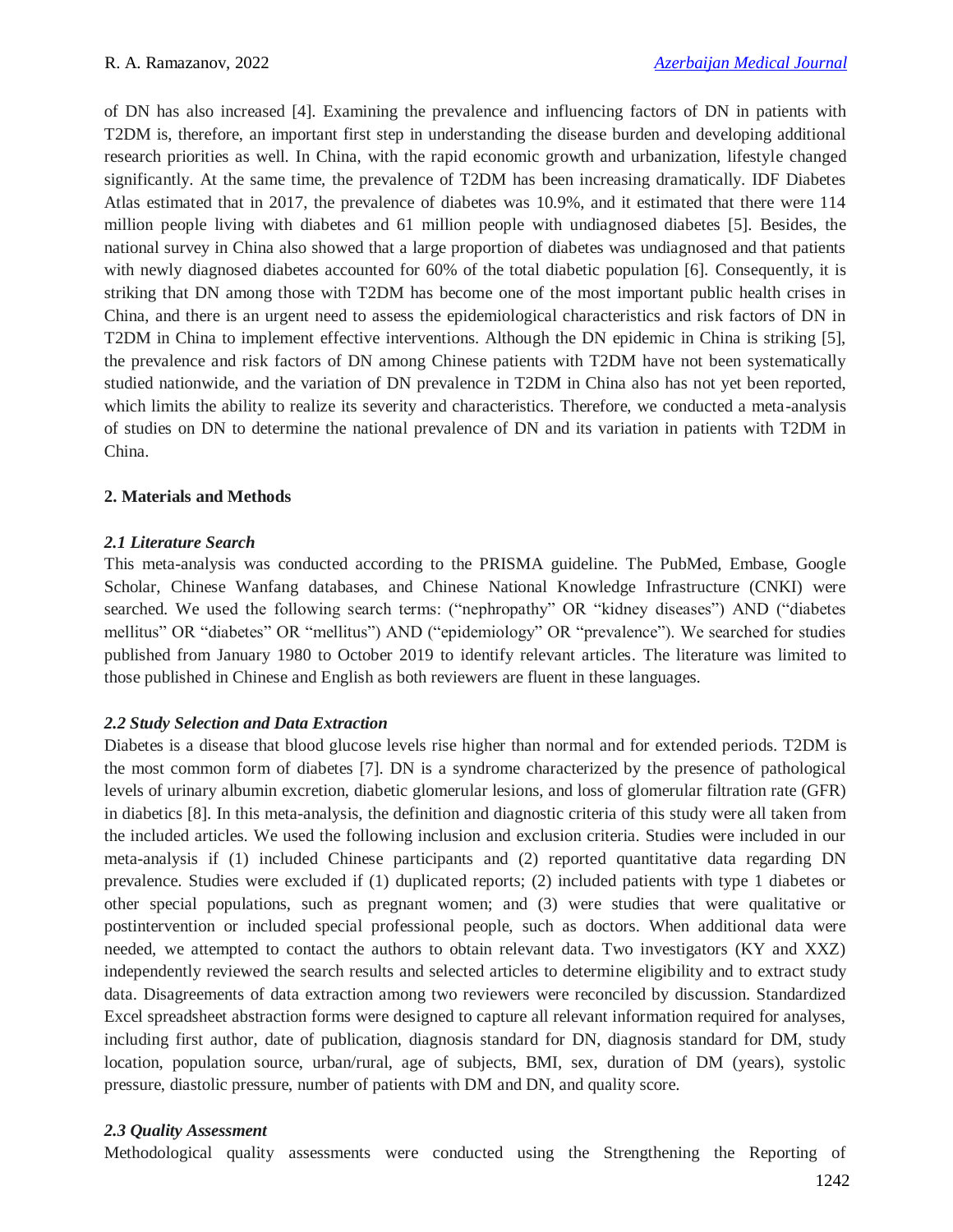

ISSN: 0005-2523 Volume 62, Issue 02, February, 2022

Observational Studies in Epidemiology (STROBE) checklist of observational studies [9]. Two authors (KY and XXZ) evaluated each article's quality based on the checklist, and discrepancies were addressed by discussion. Each of the items was categorized as yes (1 score) or no (0 score) to denote whether the study fulfillment of corresponding criteria. If an item was not applicable for that study design, it was scored as "not applicable" (NA). The methodological quality score of studies was grouped according to the mean of the total scores into lower than 20 points or equal or higher than 20 points for quality analysis. 2.4. Statistical Analyses. The pooled prevalence of DN was calculated using the inverse variance method, as previously described. Briefly, if the tests met the hypothesis of homogeneity, fixed effects models were used; otherwise, random effects models were used [10]. Heterogeneity across the included studies was analyzed using the Q test and the I 2 index (values of 25%, 50%, and 75% are taken as low, medium, and high heterogeneity, respectively). Subgroup analyses were performed by the study year, diagnostic criteria for DN and DM, geographical areas, population source, sample size, age, BMI, sex, DM duration, study quality score, and blood pressure to explore the influence of potential heterogeneity factors on the pooling estimation. The geographic areas are divided according to the standard of the geographical division of China [11].

## **3. Results**

## *3.1 Identification and Selection of Eligible Studies*

A total of 7161 citations were retrieved in the literature search. Of these, 7075 were excluded after screening titles and abstracts, and 86 were selected for further evaluation. Finally, 30 articles that provided the rates of DN in adults with T2DM were included in this review (Figure 1). A descriptive summary of the included studies is provided in Table 1. The included studies were conducted between 1991 and 2017 across 13 provinces/cities in China. All the included studies were cross-sectional studies. The sample size ranged from 46 to 31,574. Of the included studies, three were from the central region of China, nineteen from the east region, three from the northeast region, two from the west region, and two from Hong Kong. The study populations were from two different sources: five studies were community-based, whereas twenty-five were hospitalbased. The mean participant age was 59.3 years, and the mean course of DM was 7.7 years.

#### *3.2 Estimated Pooled Prevalence of DN in Chinese Adults with Type 2 Diabetes*

A total of 30 studies, including 79,364 adults with T2DM, were evaluated. Substantial heterogeneity across the included studies was observed.

#### **4. Discussion**

To the best of our knowledge, the present study is the first meta-analysis to estimate the pooled prevalence of DN in people with T2DM in China, which included 30 studies with 79,364 patients with T2DM. The pooled prevalence of DN showed that nearly one-fifth of patients with diabetes might have nephropathy complications. The detailed estimates in this study showed that diabetes complicated with nephropathy is a serious public health challenge for the health care system and may result in a large social and economic burden in China. Our findings could help in relevant policy-making and planning and allocation of health care resources. The pooled DN prevalence in our study was in agreement with a German study (20–30%), but slightly lower than what was found in a cross-sectional population-based study among urban T2DM patients in south India (26.1%). However, the DN prevalence in our study was higher than that reported by a Saudi national diabetes registry-based study (10.8%). These phenomena may be explained by racial or ethnic differences in the prevalence of DN. In China, the pandemic of DM, predominantly T2DM, is alarming [5]. Considering the delayed diagnosis of diabetes in China, DN would be an important social and economic burden. It should be paid more attention to develop mandatory measures for early detection and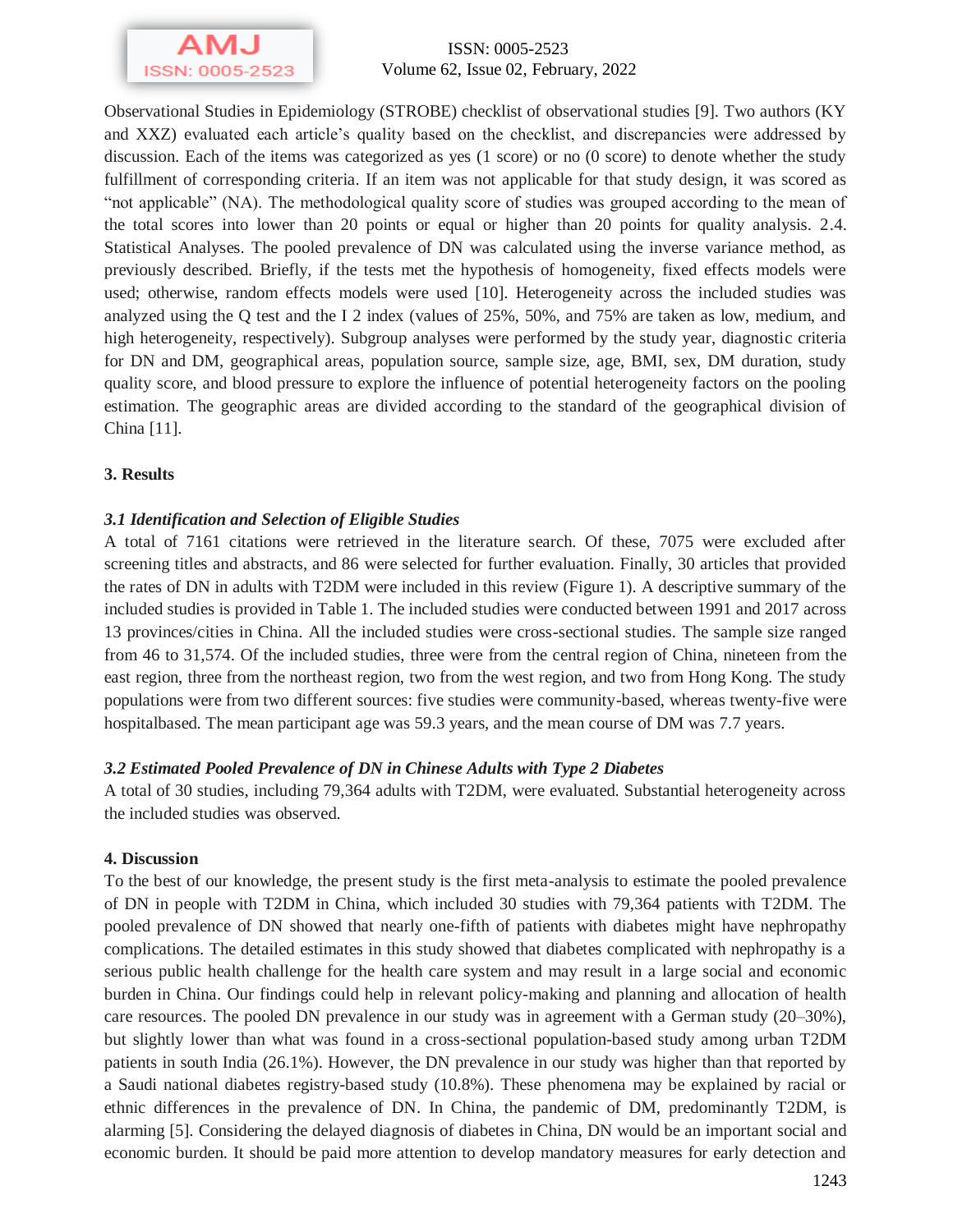prevention. Several studies have proven that diet and exercise interventions seem to be effective methods for risk reduction for metabolic disorders. Early health screening, health education, and combination lifestyle therapies should be implemented in the high-risk population to reduce the disease burden for both individuals and society.

# **5. REFERENCES**

[1] Rinella ME. Nonalcoholic fatty liver disease: a systematic review. JAMA. 2015;313:2263–73.

[2] Brunt EM, Wong VW, Nobili V, Day CP, Sookoian S, Maher JJ, Bugianesi E, Sirlin CB, Neuschwander-Tetri BA, Rinella ME. Nonalcoholic fatty liver disease. Nat Rev Dis Primers. 2015;1:15080.

[3] Wong RJ, Aguilar M, Cheung R, Perumpail RB, Harrison SA, Younossi ZM, Ahmed A. Nonalcoholic steatohepatitis is the second leading etiology of liver disease among adults awaiting liver transplantation in the United States. Gastroenterology. 2015;148:547–55.

[4] Goh GB, McCullough AJ. Natural history of nonalcoholic fatty liver disease. Dig Dis Sci. 2016;61:1226–33.

[5] Younossi ZM, Blissett D, Blissett R, Henry L, Stepanova M, Younossi Y, Racila A, Hunt S, Beckerman R. The economic and clinical burden of nonalcoholic fatty liver disease in the United States and Europe. Hepatology. 2016;64:1577–86.

[6] Angulo P, Kleiner DE, Dam-Larsen S, Adams LA, Bjornsson ES, Charatcharoenwitthaya P, Mills PR, Keach JC, Lafferty HD, Stahler A, Haflidadottir S, Bendtsen F. Liver fibrosis, but no other histologic features, is associated with long-term outcomes of patients with nonalcoholic fatty liver disease. Gastroenterology. 2015;149:389–97.

[7] Singh S, Allen AM, Wang Z, Prokop LJ, Murad MH, Loomba R. Fibrosis progression in nonalcoholic fatty liver vs nonalcoholic steatohepatitis: A systematic review and meta-analysis of paired-biopsy studies. Clin Gastroenterol Hepatol. 2015;13:643–54.

[8] Kwok R, Choi KC, Wong GL, Zhang Y, Chan HL, Luk AO, Shu SS, Chan AW, Yeung MW, Chan JC, Kong AP, Wong VW. Screening diabetic patients for non-alcoholic fatty liver disease with controlled attenuation parameter and liver stiffness measurements: a prospective cohort study. Gut. 2016;65:1359–68.

[9] Koehler EM, Plompen EP, Schouten JN, Hansen BE, Darwish Murad S, Taimr P, Leebeek FW, Hofman A, Stricker BH, Castera L, Janssen HL. Presence of diabetes mellitus and steatosis is associated with liver stiffness in a general population: The Rotterdam study. Hepatology. 2016;63:138–47.

[10] Unalp-Arida A, Ruhl CE. Noninvasive fatty liver markers predict liver disease mortality in the U.S. population. Hepatology. 2016;63:1170–83.

[11] Reeves HL, Zaki MY, Day CP. Hepatocellular carcinoma in obesity, type 2 diabetes, and NAFLD. Dig Dis Sci. 2016;61:1234–45.

[12] Mittal S, El-Serag HB, Sada YH, Kanwal F, Duan Z, Temple S, May SB, Kramer JR, Richardson PA, Davila JA. Hepatocellular carcinoma in the absence of cirrhosis in United States veterans is associated with